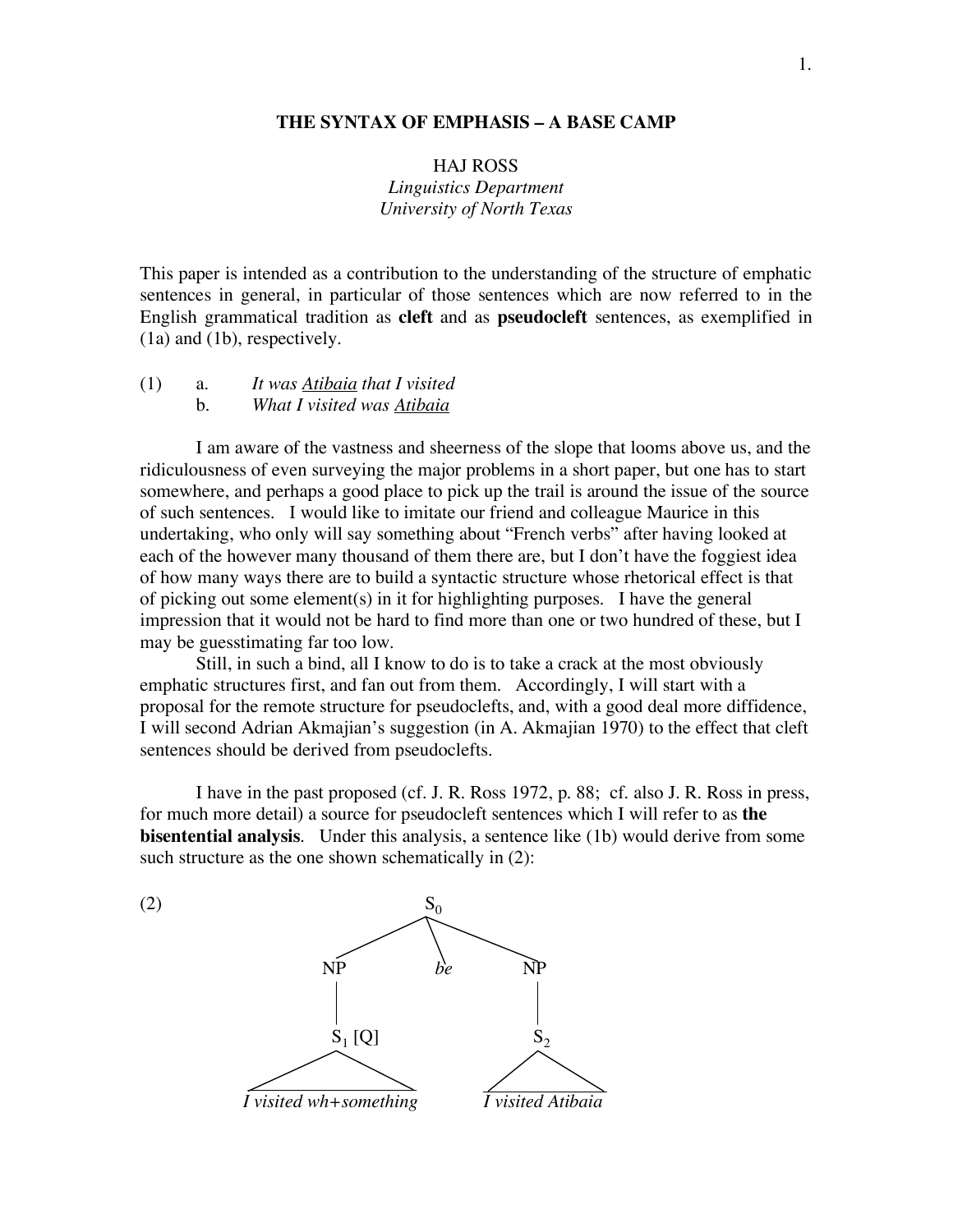Necessary for any such derivation would be a rule which deletes that part of  $S_2$ which repeats a corresponding part of  $S_1$  – namely, in (2), *I* visited. Let us refer to this rule, which will be discussed at length presently, as **Pseudocleft Formation**.

A fundamental insight which (2) incorporates is due to Robert Faraci (cf. R. Faraci (1971)), who argued that the initial subordinate clause in pseudoclefts can most profitably be taken to be an embedded question (that is, a clause such as would function as the subject of a predicate like *\_\_\_\_is a mystery* or the object of *I wonder ,* rather than the kind of clause which would function as the subject of \_\_\_\_*is 72 kilometers north of São Paulo*, which is a card-carrying free relative clause). Faraci observes that embedded questions can have cleft sentences as their highest clauses (as indicated by the boldface sections of (3)),

# (3) a. *What (it was that) I visited is a mystery* b. *I wonder what (it was that) I visited*

while free relative clauses cannot (indeed, (almost) no relative clauses can) – cf. the asterisked versions of (4a), which contains a free relative clause, and (4b), which contains a garden-variety relative clause:

(4) a. *What (\*it was that) I visited is 72 kilometers north of São Paulo* b*. The city that (\*it was that) I visited is 72 kilometers north of São Paulo*

Faraci then goes on to show that pseudocleft sentences can also have cleft sentences inside of the highest clauses of the clauses that function as their subjects.

### (1) b'. *What (it was that) I visited was Atibaia*

Therefore, he concludes, any structure, like (2), which intends to generate the full range of pseudocleft sentences, must contain, as the subtree in the position of  $S_1$  in (2), whatever kind of structure underlies other embedded questions. In (2), I have appended a capital "Q" to suggest this aspect of Faraci's ground-breaking work. Naturally, therefore, whatever transformations have to apply inside of embedded questions, such as the fronting operation that I refer to as Question Formation in J. R. Ross (1972), will also apply in (2).

We can extend Faraci's insight so that it applies to cleft sentences as well. Although there has not been the same amount of controversy surrounding the categorization of the postcopular sentence in *cleft* sentences, perhaps because these sentences are most frequently found to start with *that* or nothing (cf*. It was Eddie (that) I gave the book to*), rather than with a *wh*-word (as in *(?)It was Eddie who I gave the book to*), still the fact that *wh*- can head clauses here forces upon us the question as to what kind of *wh*-clauses such clauses as these might be – (free) relatives of some kind, or question clauses. Thus the fact that Faraci-type cleft sentences can be found seems to suggest that the embedded sentence of a cleft should also be seen as a question: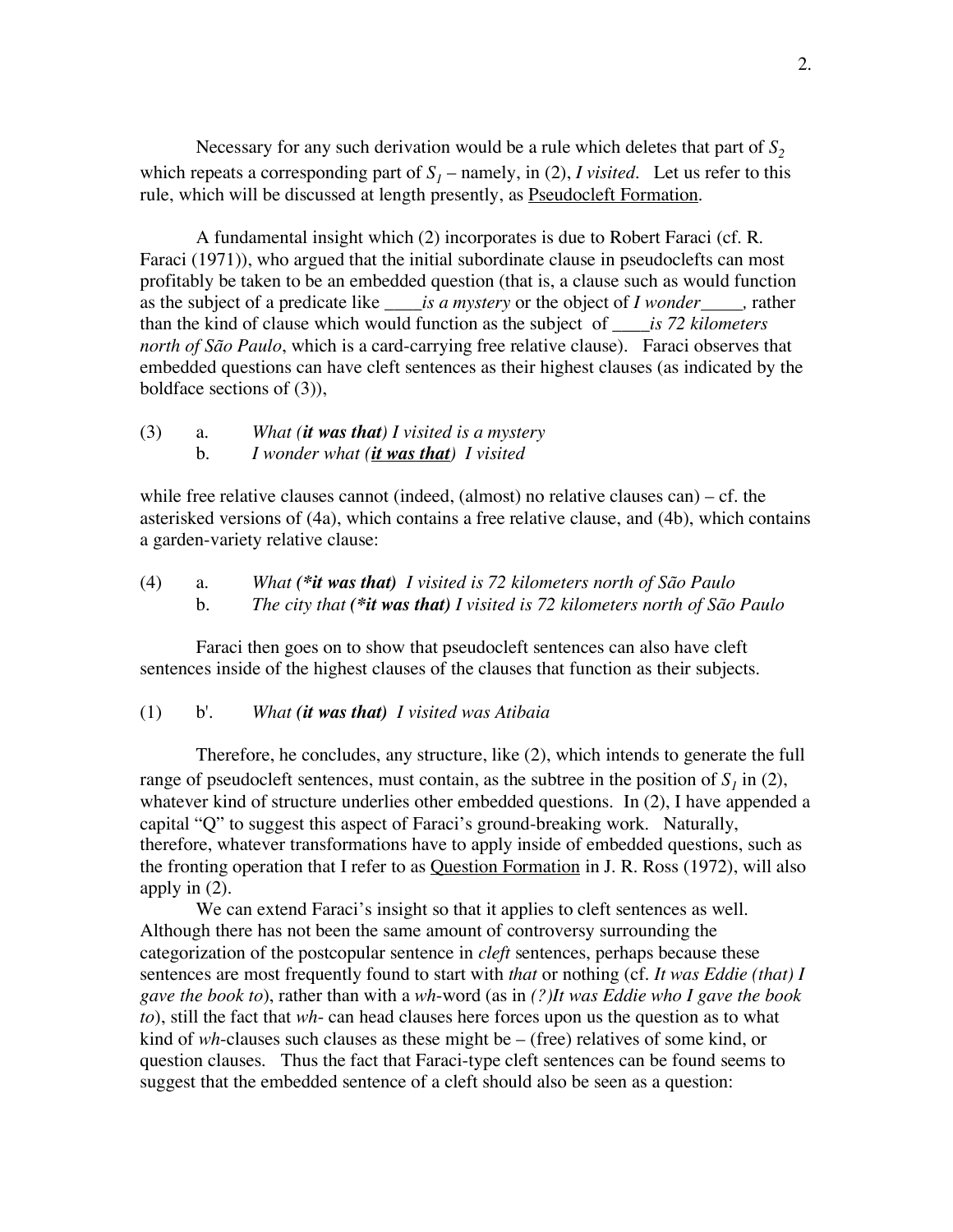Returning now to (2), assuming it established that Question Formation will apply in the sentence embedded to the left of the copula, what other transformations need we assume the existence of?

One of the most obvious is the rule I call Copula Switch, which is responsible for such alternations of non-emphatic sentences, such as these: *Tom is the villain*  $\rightarrow$  *The villain is Tom; Some wine was on the table*  $\rightarrow$  *On the table was some wine; The ones who passed were happy*  $\rightarrow$  *Happy were the ones who passed.* For an excellent in-depth discussion of the problems surrounding the syntax of "inverted" copular sentences, cf. B. H. Partee (1999).

To be sure, though I have never studied the problem in any detail, I would be inclined to doubt that all of these inversions will best be analyzed as being performed by one unitary operation. I list them here in a group not in order to claim that there can be only one operation of inversion, but rather to call attention to the possibility of collapsing the rule that can be seen to be operating in (6) below with some other independently needed process(es) in the grammar.

# (6) a.  $[(1b)]$  *What I visited was <u>Atibaia</u>*  $\rightarrow$  (via Copula Switch) b. *Atibaia was what I visited*

The most radical of the suggestions that I wish to make in the bisentential analysis is that, aside from the obligatory movements involved in forming embedded questions and other minor operations, one of the options for a derivation from (2) is: nothing further need happen at all. If this option is chosen, sentences like (7) are produced (let us refer to them as "undeleted pseudoclefts"), sentences in which there is obviously a clause in surface structure on either side of the copula.

## (7)  $\%$  [*What I visited*]<sub>S</sub> *was* [*I visited Atibaia*]  $\frac{1}{2}$

I have prefixed (7) with the ' $\%$ ' sign, to indicate that not all speakers accept this sentence. A fairer way of presenting that fact would be to say that most speakers are appalled at my claim that there are any users of such structures whatsoever. Nonetheless, I continue, in fairly good cheer, to maintain the essential correctness of the bisentential analysis, because aside from speakers like myself, who do get undeleted pseudoclefts like (7), there are some sentences with all the important properties of (7) which a large majority of speakers, as far as I know, will accept, sentences the main verb of whose subject clause's *wh*-word (*what*) is the deep object of the (pretty) empty verb *do*, as exemplified in (8):

# (8)  $[What I was doing]_{S} was [I was visiting Atibaia]_{S}$ .

It would take me much too far afield here to recapitulate the abstract structures that I find most reasonable for such "agentive" *do*'s (cf. J. R. Ross 1972 for some details), but in any case, whether or not the abstract syntax analysis of agentive *do* that I propose stands or falls, the relevance of such sentences as (7) for the correctness of the basic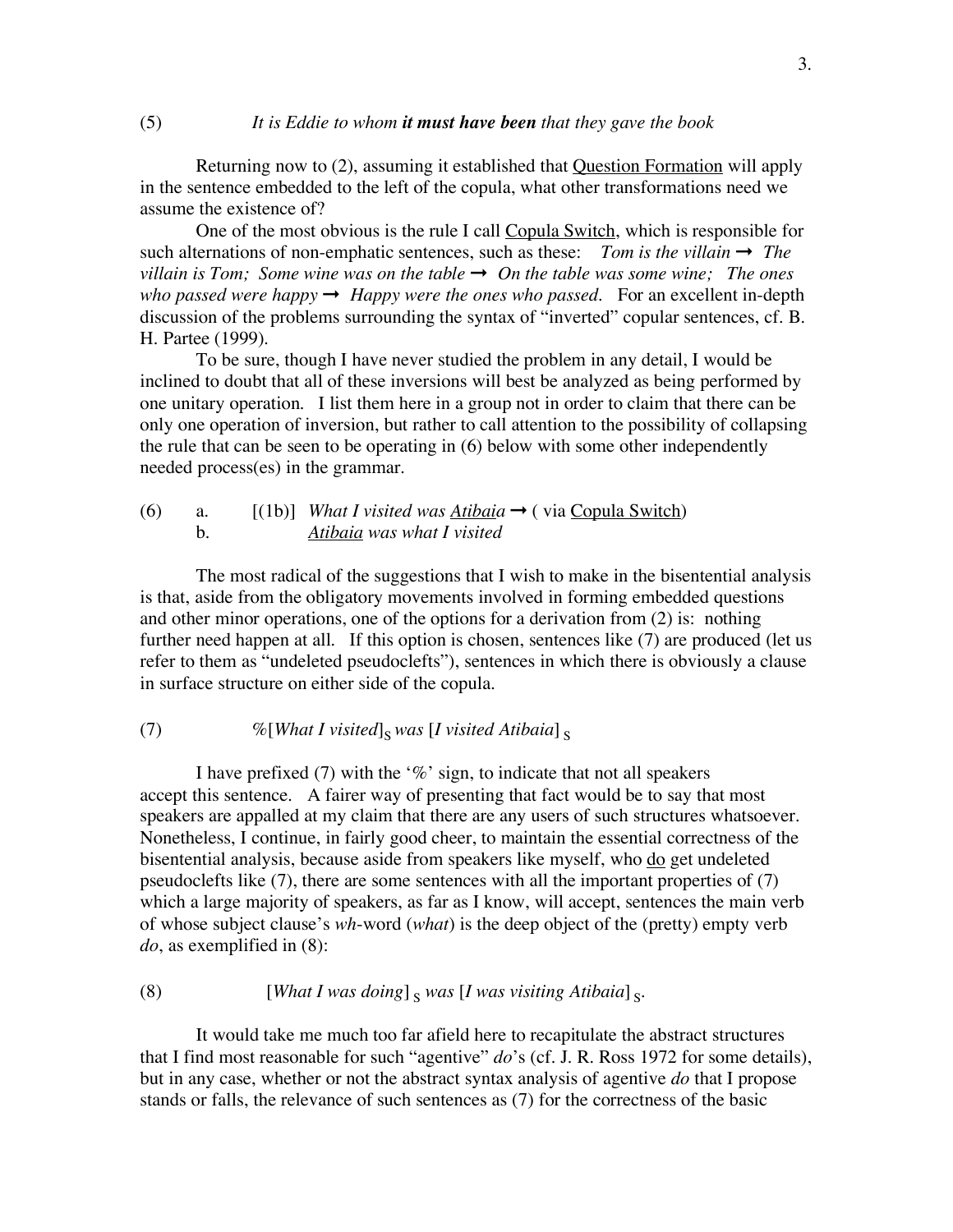claim of the bisentential analysis – namely, that pseudocleft sentences are derived from structures in which there are embedded clauses both before (uncontroversial) and after (controversial) the verb be – is clear. A full analysis of pseudoclefts would then have to find ways of incorporating the observed facts – that is, that most speakers do not like sentences like (7), with two surface clauses, unless the relevant verb of the first clause is *do* – presumably to be accounted for by making obligatory the rule of Pseudocleft Formation, which sluices away those parts of  $S_2$  in (2) which are identical to corresponding parts of  $S<sub>1</sub>$ , except in the presence of this *do*.

Note that undeleted pseudoclefts like (7) and (8) can also undergo Copula Switch:

- (7)  $\%$  [*I* visited  $\frac{\text{Atibaia}}{\text{s}}$  *was* [what *I* visited]<sub>S</sub>
- (8')  $[I$  *was visiting Atibaia*]<sub>S</sub> *was* [*what*  $I$  *was doing*]<sub>s</sub>

An extremely interesting class of sentences, previously unreported, to the best of my knowledge, can be derived from copula-switched pseudoclefts like these by Sluicing, the rule which shortens questions when the non-question-word part of them repeats part of an earlier clause. Some examples of the operation of this rule can be seen in (9) and (10).

| (9)  | a. | <i>I</i> visited someplace interesting: guess what <i>I</i> visited |
|------|----|---------------------------------------------------------------------|
|      | b. | I visited someplace interesting: guess what                         |
| (10) | a. | I was doing something interesting: guess what I was doing           |
|      | b. | I was doing something interesting: guess what                       |

In these sentences, since the boldface sequences are identical to each other, the second can be sluiced, as described in J. R. Ross (1969) (and now, in far greater detail, both within English and cross-linguistically, in J. Merchant 1999). Now note that (7') and (8'), under a bisentential analysis which incorporates Faraci's insight, also end with embedded questions, and that furthermore, the question word *what* is in both cases followed by a repeated sequence. If we allow **Sluicing** to apply here, we derive the following sentences:

- $(11)$   $[I$  *visited*  $\underline{A}$ *tibaia*]<sub>S</sub> *was what*
- $(12)$  [*I* was *visiting Atibaia*]<sub>S</sub> was what

To be sure, these sentences are not found in writing, and may be preferred immediately after a question, in sequences like the following:

| (13) | Where is he going?                               |
|------|--------------------------------------------------|
|      | <i>He's going to Rome, is where (he's going)</i> |

| (14) | Who should I talk to?                                        |
|------|--------------------------------------------------------------|
|      | You should talk to <b>Paul</b> , is who (you should talk to) |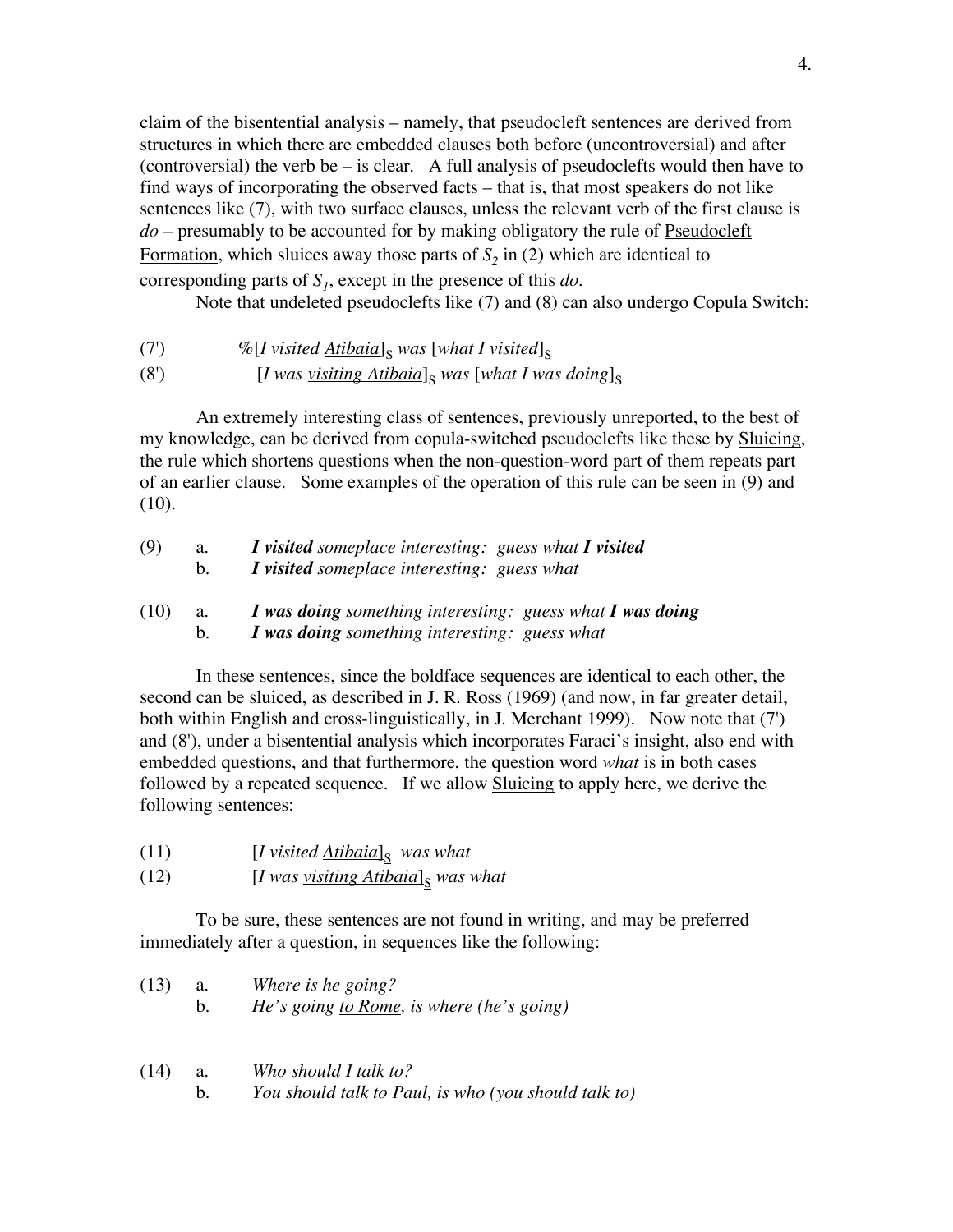For me, the sentences seem to require a comma intonation immediately before the copula, an oddity that I have no account for. But what is important here is the fact that such sentences exist at all, for they have a fairly natural account, given the bisentential analysis, which thus strengthens the case for it.

Moreover, they will be a real problem for any other analysis that I can think of, especially any analysis which proposes to make the deep structures of pseudoclefts be in essence their surface structure. Let us pause briefly to consider why.

Suppose that the deep structure of a sentence like (15) is roughly like the structure shown in  $(16)$ .

(15) *What you need is a Fiat*



How could this structure be used, in any helpful way at all, to generate, for those speakers who accept such sentences, a sentence like (17), which is synonymous with  $(15)?$ 

#### (17) *You need a Fiat, is what*

Sentence (17) appears to start with a plain tensed clause, presumably a subordinate one, because of the copula that follows, though there is no subordinating conjunction of any kind to indicate the role of the initial clause. And what follows is worse yet – a question word, one which does not start a clause of its own. The solidest generalization concerning *wh*-words in English is that, except for cases produced by the operation of Sluicing, such as (9b) and (10b) above, or in clauses which contain multiple *wh*-words (e.g., *who gave what to whom when?*), or in echo questions, incredulity questions, and so on, every *wh*-word starts its own clause, due to the operation of the (normally) obligatory rule of Question Formation. (17) would have to be considered an exception to this otherwise quite valid generalization. Note also that there is an alternate to  $(17)$ ...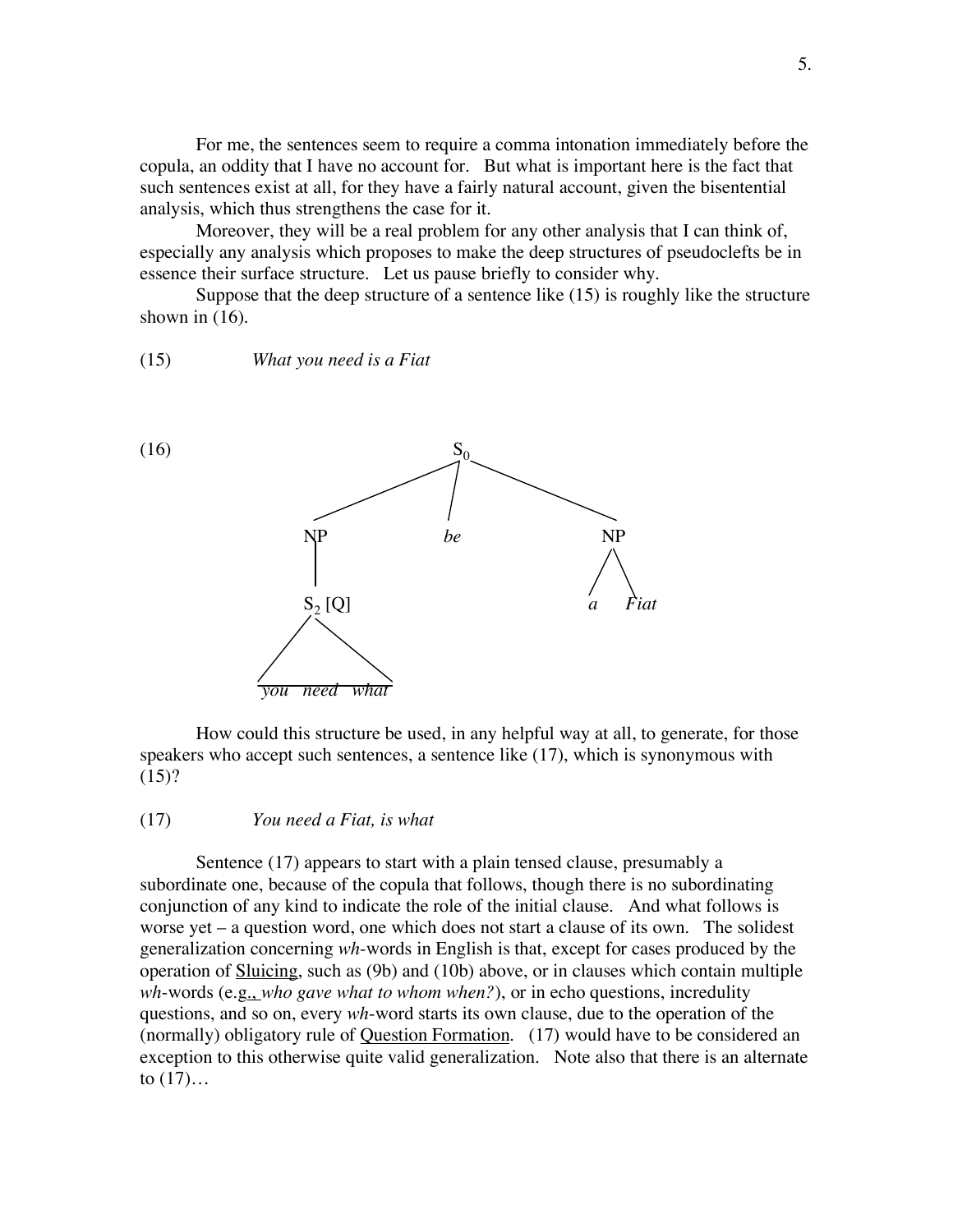#### (18) *You need a Fiat, is all*

If anything like (15) is what underlies pseudoclefts, we have no explanation of the mysterious occurrence of *all*, in the place of the *wh*-word *what* (and perhaps also *who*). However, if we postulate that (17) has, at an earlier stage in its derivation, a sentence like (19),

### (19) *What you need is a Fiat*

and we also know that *what* alternates with *all* [NB: only in certain contexts, of which the subject clauses of pseudoclefts are one], by processes which I have no analysis of at present (cf.  $(20)$ ),

### (20) *All you need is a Fiat*

we have an possible solution to the mystery of all in  $(18)$ : its immediate antecedent in the derivation would be (21):

#### (21) *You need a Fiat, is all you need*

To this structure, Sluicing can, optionally, for me, apply, deleting the second of the identical boldface sequences, and we have a derivation for (18) as a variant of (17), a variant produced by some independently needed process, whatever it might be, which optionally converts (19) to (20). I mention in passing that there remain *is all* sentences which escape handily the net cast above, such as *I stood there – is all* [in the meaning "The only place I stood is there" – note the non-existence of anything parallel to  $(20)$ , such as \**All [that / where] I stood was there*].

To end this subtopic, it seems to me that even without a complete account of the *is all* phenomenon, the existence of sentences like (17) provides evidence of the strongest kind for the correctness of the bisentential analysis.

•

Let me sum up what I have said thus far. I postulate bisentential sources, like  $(2)$ , as the remote structures for pseudocleft sentences, structures which will produce a wide set of surface structures by the application of such rules as Question Formation, Pseudocleft Formation, Copula Switch, and Sluicing. Let us turn now to the other famous emphatic construction – the cleft sentence.

As I noted at the outset, despite many differences that one encounters between pseudoclefts and clefts, I find Akmajian's 1970 arguments – to the effect that the former underlies the latter – fundamentally sound. He points out, for instance, that first-person cleftees exhibit third-person verb agreement when they function as subjects in the clauses out of which they were clefted. Thus the correct agreement in (22) is given in (22a), not in (22b), which one might have expected, had its formation really simply involved a "cleaving" of the subject pronoun *I* from the sentence *I am sick.*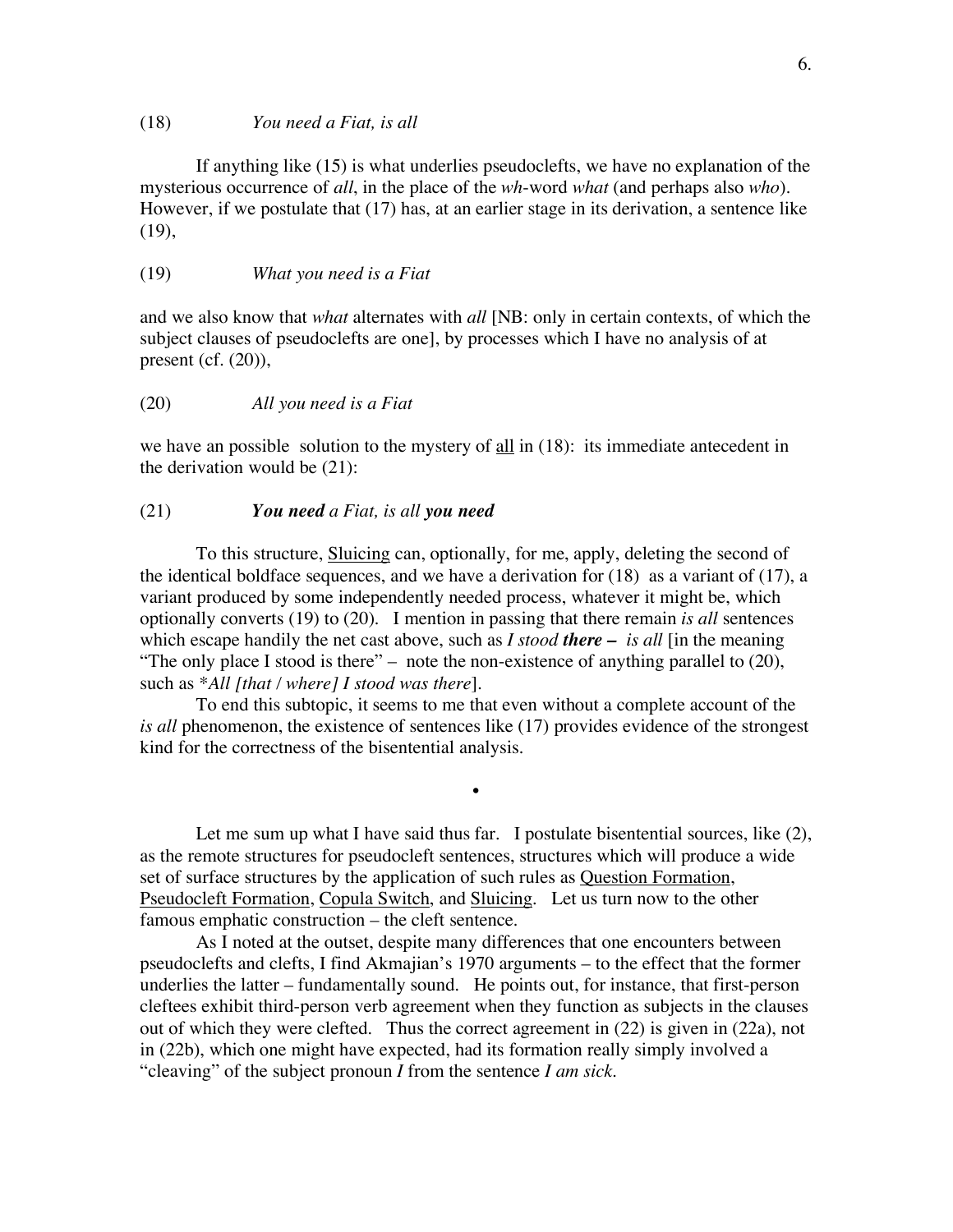(22) a. *It is me that is sick* b. *\*It is me that am sick*

However, let us turn briefly to a set of sentences which might lead one to conclude, contra Akmajian, that there is a fundamental difference between pseudoclefts and clefts, with respect to the kinds of constituents that can be focused by the two rules. In (23), I have arrayed all of the focus types that are possible for pseudoclefts, and in (24), the focus types for clefts.

| (23) | a.             | NP:                | What I found was a grape                    |
|------|----------------|--------------------|---------------------------------------------|
|      | $\mathbf{b}$ . | that $S$ :         | What I said was that you were spooty        |
|      | c.             | for $NP$ to $VP$ : | What Al expected of us was for us to leave  |
|      | d.             | $Q$ :              | What he asked was where the barn was        |
|      | e.             | $Acc$ Ing:         | What I can't imagine is him howling         |
|      | f.             | Poss Ing:          | What they resented was Al's buying this     |
|      | g.             | (volitional) VP:   | What we were doing is moving the piano      |
|      | h.             | AP:                | What we have always been is kind to apes    |
|      | $\mathbf{i}$ . | Adverb phrases     |                                             |
|      |                | of manner:<br>1.   | How he entered was stealthily               |
|      |                | ii. of frequency:  | How often Danes eat is six times a day      |
|      |                | iii. of location:  | Where he lives is in Krum                   |
|      |                | iv. of direction:  | Where we drove was to Bossington            |
|      |                | of time:<br>V.     | When we met you was in November             |
|      |                | vi. of cause:      | Why we left was because of the rain         |
|      | j.             | *Non-adverbial PP: | (*Of) what I was thinking was <u>of you</u> |
|      |                |                    | %What I was thinking of was of you          |
|      |                |                    |                                             |

Now let us examine each of these focus types for the corresponding cleft sentences.

| (24) | a. | NP:                       | It was <u>a grape</u> that I found                   |
|------|----|---------------------------|------------------------------------------------------|
|      | b. | that $S$ :                | *It was that you were spooty that I said             |
|      | c. | for $NP$ to $VP$ :        | *It was for us to leave that Al expected of us       |
|      | d. | $Q$ :                     | *It was where the barn was that he asked             |
|      | e. | $Acc$ Ing:                | (?) It is him howling that I can't imagine           |
|      | f. | Poss Ing:                 | It was <u>Al's buying this</u> that they resented    |
|      | g. | (volitional) VP:          | **It is <i>moving the piano</i> that we were doing   |
|      | h. | AP:                       | **It is <u>kind to apes</u> that we have always been |
|      | i. | Adverb phrases            |                                                      |
|      |    | of manner:<br>1.          | *It was <b>stealthily</b> that he entered            |
|      |    | ii. <i>of frequency:</i>  | It is six times a day that Danes eat.                |
|      |    | iii. of location:         | It is in Krum that he lives                          |
|      |    | iv. <i>of direction</i> : | It was <u>to Bossington</u> that we drove            |
|      |    | of time:<br>V.            | It was in November that we met you                   |
|      |    | vi. of cause:             | It was <b>because</b> of the rain that we left       |
|      | j. | Non-adverbial PP:         | It was of you that I was thinking                    |
|      |    |                           |                                                      |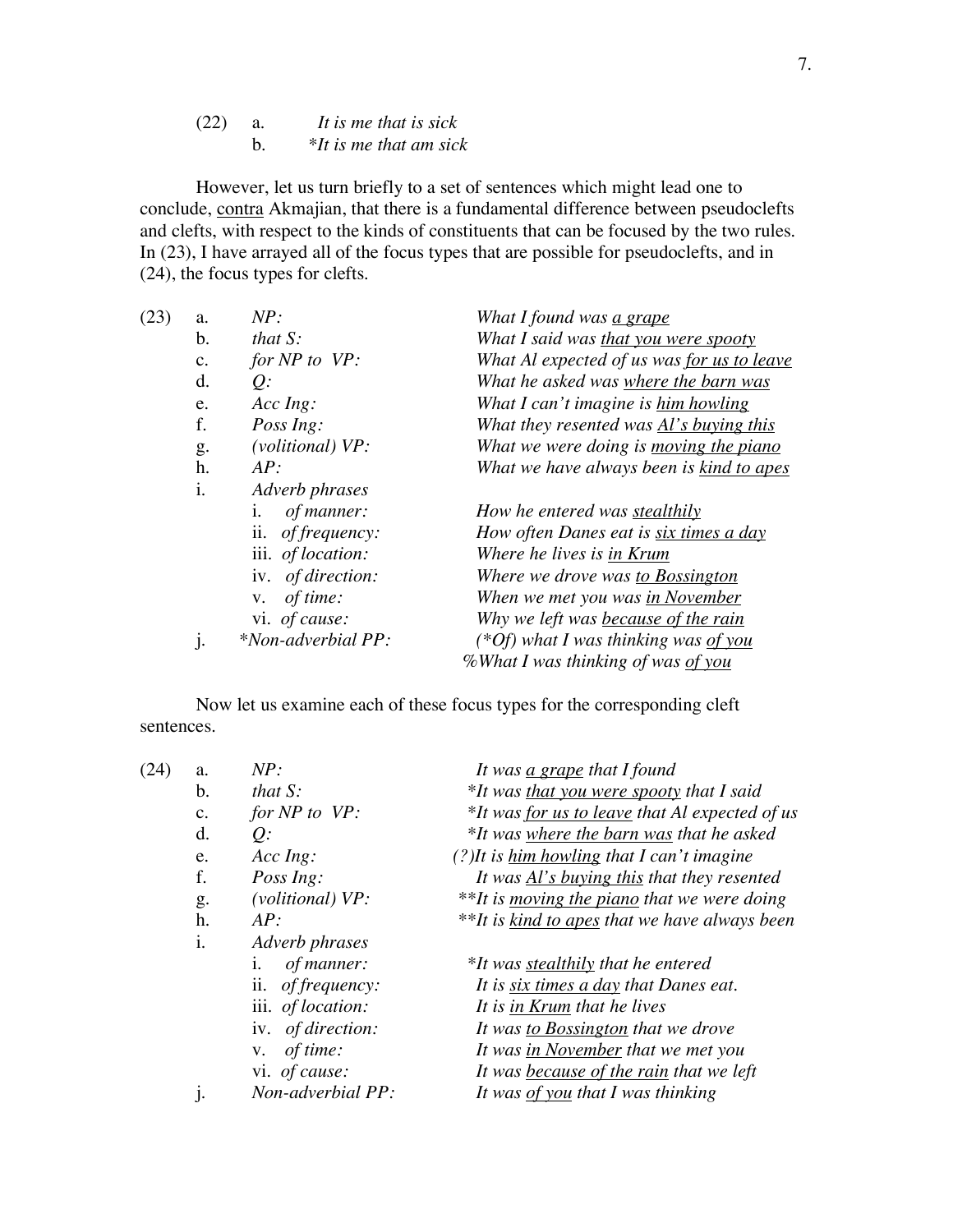I suspect that some of these differences, real enough though they are, are more superficial than they appear. One piece of evidence that this is the case comes from the rule that I have referred to as Left Deictic Dislocation (cf. J. R. Ross 1995). The difference between the more frequently discussed rule of Left Dislocation, which converts (25a) to (25b), and that of Left Deictic Dislocation, which converts (25a) to (25c), is in the type of "returning" pronoun (to borrow a term from Arabic grammar) which the rule introduces.

- (25) a. I've never heard of Jed swimming in the canal.
	- b. Jed swimming in the canal I've never heard of it.
	- c. Jed swimming in the canal  $-I'$  ve never heard of [that / this].

While there is no space in the present work to examine the many interesting properties of the latter process, we can make use of it to deictically dislocate the foci of the sentences in  $(24)$  – with the results seen in  $(26)$ .

| (26) | a. | NP:                       | $\frac{A \, \text{grape} - it \, \text{was that I found}}{A \, \text{gauge}}$                           |
|------|----|---------------------------|---------------------------------------------------------------------------------------------------------|
|      | b. | <i>that</i> $S$ :         | <u>That you were spooty</u> – it was <u>that</u> that I said                                            |
|      | c. | for $NP$ to $VP$ :        | <u>For us to leave</u> – it was that that Al expected of us                                             |
|      | d. | $Q$ :                     | Where the barn was $-$ it was that that he asked                                                        |
|      | e. | $Acc$ Ing:                | <u>Him howling</u> $-$ it is that that I can't imagine                                                  |
|      | f. | Poss Ing:                 | $Al's$ buying this – it was that that they resented                                                     |
|      | g. | (volitional) VP:          | Moving the piano $-$ it is that that we were doing                                                      |
|      | h. | AP:                       | <u>Kind to apes</u> $-$ it is that that we have always been                                             |
|      | i. | Adverb phrases            |                                                                                                         |
|      |    | of manner:<br>i.          | <u>Stealthily</u> – it was [that way >?thus] that he entered                                            |
|      |    | ii. <i>of frequency</i> : | $Six \ times \ a \ day - it \ is \ that \ often \ that \ Danes \ eat.$                                  |
|      |    | iii. of location:         | <u>In Krum</u> – it is [in that place > there] that he lives                                            |
|      |    | iv. <i>of direction</i> : | <u>To Bossington</u> – it was [to that place > $*(??to)$                                                |
|      |    |                           | there] that we drove                                                                                    |
|      |    | v. $of$ time:             | <u>In November</u> – it was [ <u>at that time</u> > <u>then</u> ] that we                               |
|      |    |                           | met you                                                                                                 |
|      |    | vi. of cause:             | <b>Because of the rain – it was [for that reason</b> /                                                  |
|      |    |                           | because of that ] that we left                                                                          |
|      | j. | Non-adverbial PP:         | $\frac{Of \, \text{you}}{Of \, \text{you}}$ – it was $\frac{of \, \text{that}}{of}$ that I was thinking |
|      |    |                           |                                                                                                         |

While the claim that there is a unitary process responsible for the conversions of the sentences in (24i) to the cognate ones in (26i) is doubtless not uncontroversial, I suspect that the claim that the left deictically dislocated sentences in  $(26a) - (26h)$  arise from their often ungrammatical cognates in  $(24a) - (24h)$  will be seen as fairly straightforward.

The conclusion, in that case, will be that the ungrammaticalities in  $(24a) - (24h)$ do not argue for any substantive distinction in source between pseudoclefts and clefts.

A second argument arises from the fact that the focused constituent can be topicalized, as we see in the conversion of (27a) to (27b):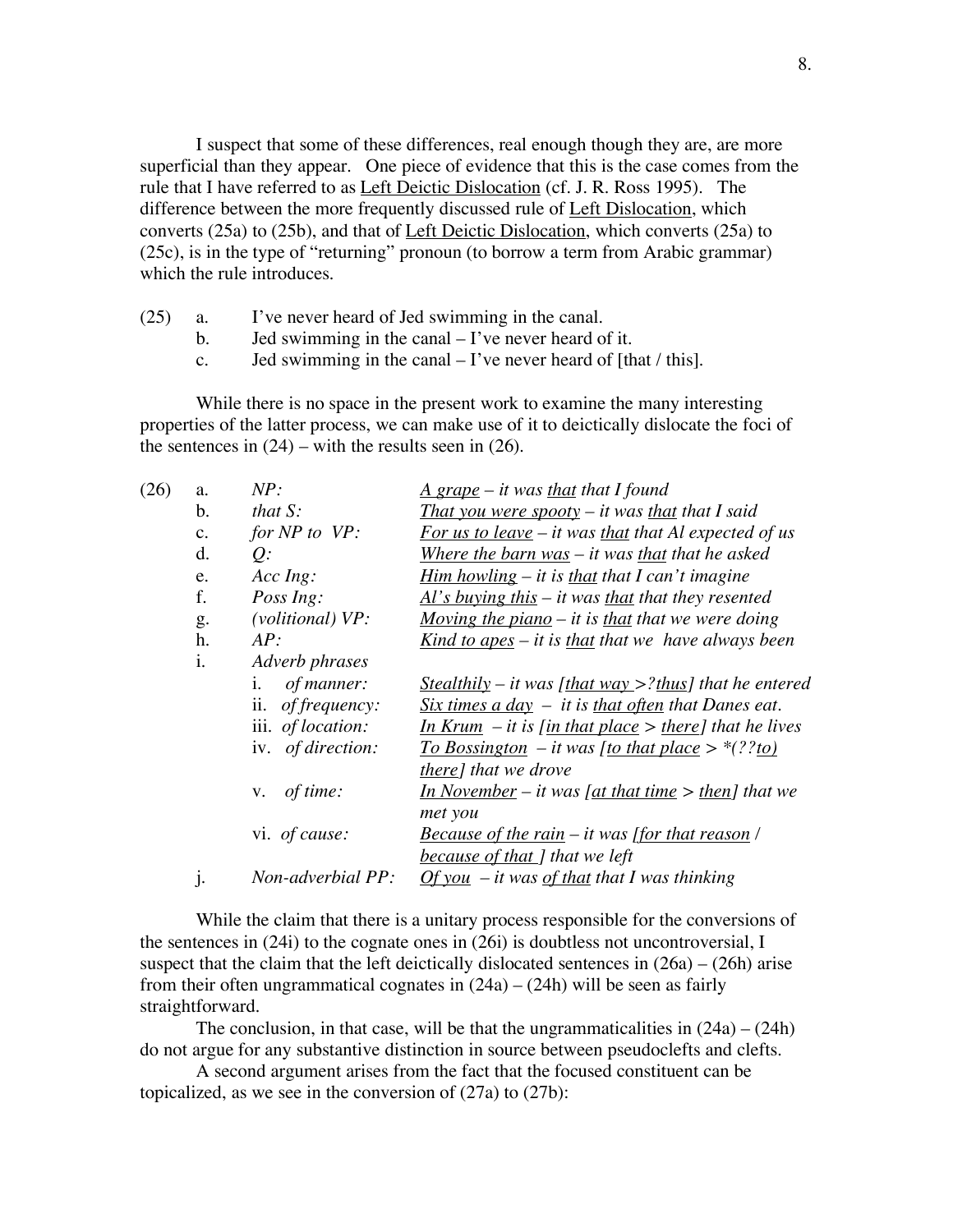### (27) a. *It was a T-bone steak that Rover made off with* b. *A T-bone steak it was that Rover made off with*

Let me remark parenthetically that I believe that whatever fronting process is at work here to quite possibly be distinct from the garden-variety topicalization of sentences like *This banana pizza I really can't eat*. Two facts underlie my uneasiness: first, this process works only in inner islands – negatives are excluded (Cf. *\*A T-bone steak it wasn't that Rover made off with*). Normal topicalizees can leave negative clauses with impunity. Second, there is a characteristic intonational contour which is associated with topicalizing the focus of a cleft sentence: in (27b), the word *was* bears the highest pitch of the sentence, and is followed by the "flattened" intonation which one finds after contrastively stressed elements, as in *I gave A COBRA to Donald outside the fieldhouse yesterday*.

Let us now examine how this (probably construction-specific) process of topicalization affects the grammaticalities of the ungrammatical clefts in  $(24b) - (24i. i)$  – I have inserted a ' $\emptyset$ ' to mark the original location of the topicalized phrase:

| (28) | h.             | that $S$ :         | <b>That you were spooty it WAS <math>\emptyset</math> that I said</b>       |
|------|----------------|--------------------|-----------------------------------------------------------------------------|
|      | $\mathbf{c}$ . | for $NP$ to $VP$ : | <b>For us to leave it WAS <math>\emptyset</math> that Al expected of us</b> |
|      | d.             | $Q$ :              | Where the barn was it WAS $\emptyset$ that he asked                         |
|      | e.             | $Acc$ $Ing$ :      | (?) Him howling it IS $\emptyset$ that I can't imagine                      |
|      | f.             | Poss Ing:          | $Al's$ buying this it WAS $\emptyset$ that they resented                    |
|      | g.             | (volitional) VP:   | <u>Moving the piano</u> it IS $\emptyset$ that we were doing                |
|      | h.             | AP:                | <u>Kind to apes</u> it IS that $\emptyset$ we have always been              |
|      | i.             | Adverb phrases     |                                                                             |
|      |                | of manner:<br>1.   | Stealthily it WAS $\emptyset$ that he entered                               |

It is clear that in each case, the topicalized version is much improved, which suggests to me that we will have to devise some kind of output condition to star the bad sentences of (24), rather than treating clefting as a process totally distinct from pseudoclefting.

There are, however, facts which I see as more threatening to an identification of the two constructions. First, while pseudoclefts can never emphasize idiom chunks, as we see in (29), clefts have fewer misgivings about doing so, as (30) indicates.

| (29) | a.             | *What they have made on this problem is quite significant headway   |
|------|----------------|---------------------------------------------------------------------|
|      | b.             | *What is up is Horace's number                                      |
|      | $\mathbf{c}$ . | *What we all love to pull is the principal's leg                    |
| (30) | a.             | It is quite significant headway that they have made on this problem |
|      | $b_{\cdot}$    | It is Horace's number that is up                                    |
|      | $\mathbf{c}$ . | It is the principal's leg that we all love to pull                  |

Second, it seems never to be possible to pseudocleft a sequence of constituents that are not dominated by a single node (i. e., only constituents pseudocleft) – cf.  $(31)$ :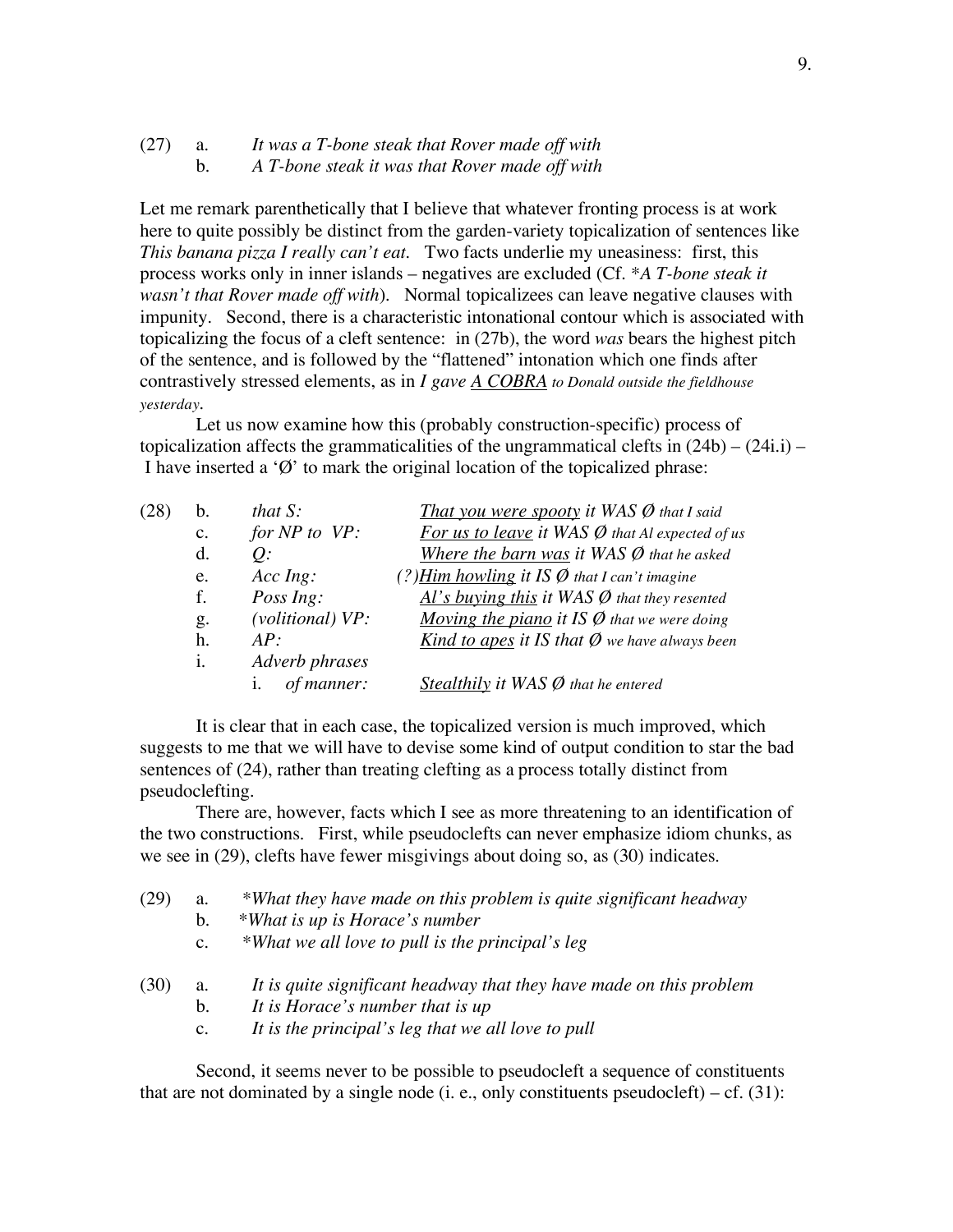- (31) a. [*\*Where / \*When / \*How long*] *I worked on this problem was* [*for four weeks in Munich / in Munich for four weeks*]
	- b. [*\*When / \*Where*] *I worked on peanut toxicity was* [*in Toulouse in 1999 / in 1999 in Toulouse*]

I infer that the underlined words in (31) do not form constituents, on the basis of the fact that they do not pied-pipe, as we see in (32):

| (32) | *The weeks for which in Munich I worked on this problem were |
|------|--------------------------------------------------------------|
|      | <i>deliriously happy ones</i>                                |

b. *?\*In which city in 1999 to work on peanut toxicity was a mystery*

Nonetheless, some of these do seem to be able to cleft:

- (33) a. *It* was *for four weeks in Munich*  $/ \geq 2$  *in Munich for four weeks I that I worked on this problem*
	- b. *It was [in Toulouse in 1999 / in 1999 in Toulouse] that we attacked the final section*

It should not be thought that just any old sequence of words can be clefted. For instance, while some sequences of adverbs, such as those in (33), seem cleftable, I have found no sequence that contains even one argument of a predicate that can be clefted (cf. \*(34a)), to say nothing of the wretchedness of clefting both of the arguments of a predicate, even if one of them is an adverb (cf. \*(34b)):

| (34) | <b>a.</b> |                    | $*$ It was to him in Paris that I gave the leeks   |  |
|------|-----------|--------------------|----------------------------------------------------|--|
|      |           | Indir Obj Locative |                                                    |  |
|      |           |                    | $*$ It was the milk onto the table that we chucked |  |
|      |           |                    | Dir Obj Directional                                |  |
|      |           |                    |                                                    |  |

However, it is also not the case that just any sequence of two non-argumental adverbs can be clefted:

(35) a. *\*It was in 1983 because of the strike that we moved* b. *\*It was during the night with a tuning fork that I cooked*

The sequences that seem to work best for me involve specifications of location and time, though I have not lived with this phenomenon long enough to know whether this frail generalization will hold much water. Even if it should, it would require the postulation of "constituentoids" – loose aggregates of adjacent adverbials of the requisite type, which can be acted upon by the rule of Cleft Sentence Formation (and perhaps other, similar rules?). This whole area seems likely to open cans of worms within other cans, all the way down.

I will mention in passing two other cleft-linked constructions, though there is space to do justice to neither. The first is produced by a rule I will refer to as Cleft Copula Zap, which, in a process suspiciously like that of the well-beloved Whiz Deletion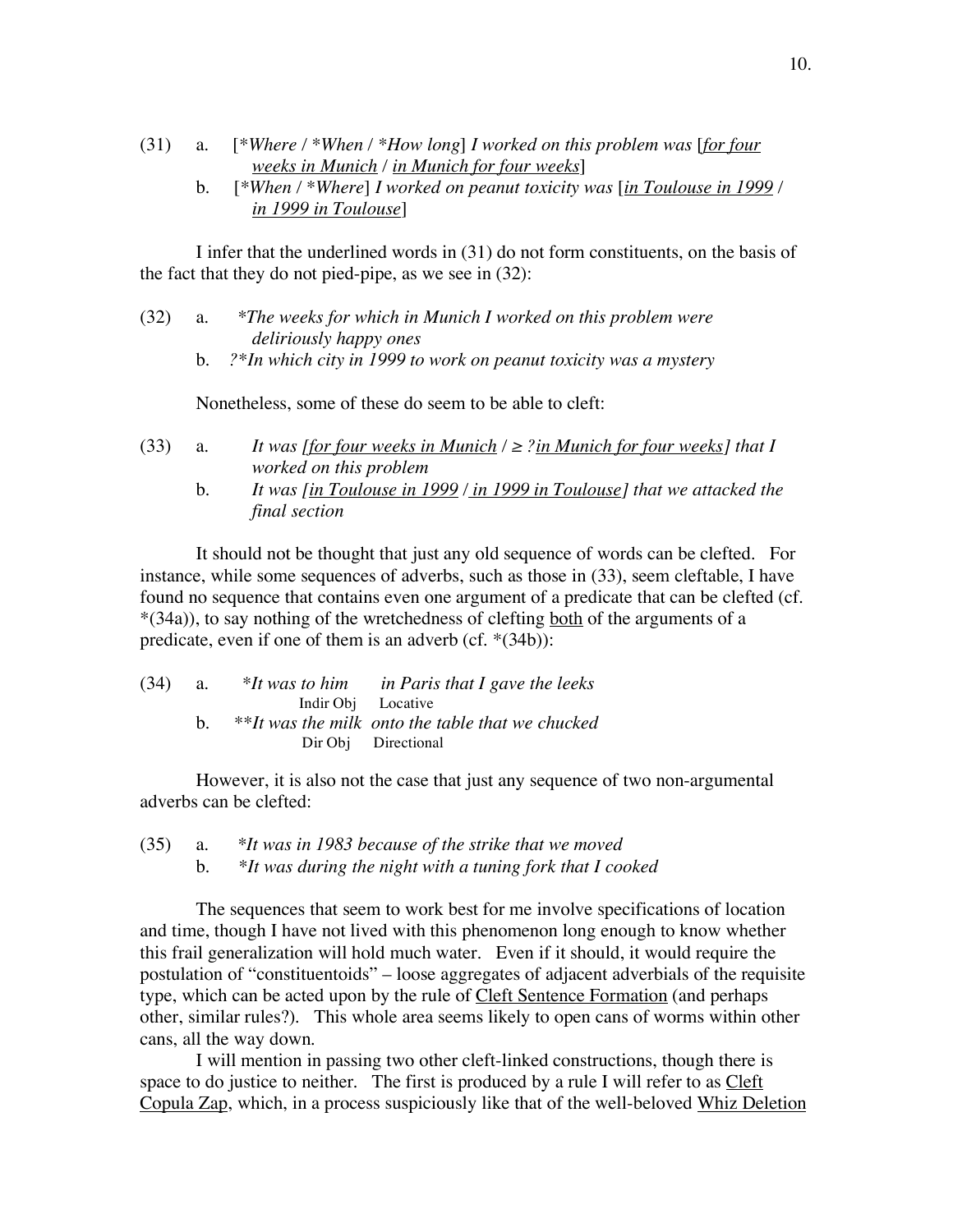(which is responsible for alternations like *somebody who was [from Waco / singing in Mandarin / blasted out of his mind]* ➞ *somebody who was [from Waco / singing in Mandarin / blasted out of his mind]*), gets rid of the initial *that* of a cleft and a following (auxiliary plus  $(?)$ ) copula, before a *PP* or a  $V+ing$  (though not before an adjective phrase), to produce the truncated clefts seen in *It was Trev that was [in the Toyota / singing in Mandarin / \*blasted out of his mind].* These shorty clefts can have their foci topicalized (*Trev it WAS in the Toyota / singing in Mandarin*), and also left deictic dislocated: *It* was <u>the eggbeater</u> in the soup  $\rightarrow$  *The eggbeater* – *it* was that in the soup. Note that Cleft Copula Zap requires that the focused element be a plain vanilla lexical NP, perhaps even only allowing concrete NP's, as we see from contrasts such as those in (36):

- (36) a. *It was Terri on duty.*
	- b. *?It was her loyalty in question.*
	- c. *\*It was whether she fell asleep in question.*

The other, more versatile, construction arises directly from clefts sentences, via the rule of Presupposition Zap, a rule which deletes the post-focal question clause under identity with a preceding clause, as we watch happen in (37) and (38):

| (37) | а.<br>b.  | Something seems to have gotten in $-I$ bet it was a squirrel that got in<br>Something seems to have gotten in $-I$ bet it was <u>a squirrel</u> that got in |
|------|-----------|-------------------------------------------------------------------------------------------------------------------------------------------------------------|
| (38) | <b>a.</b> | Terry stole someone's wallet, but it wasn't Bob's wallet that she stole                                                                                     |

b. *Terry stole someone's wallet, but it wasn't Bob's wallet that she stole*

There is space here to mention two quick arguments to the effect that the final copular clauses of (37b) and (38b) are indeed clefts: first, note that just as the intensifiers *even* and *also* cannot "modify" (if that is the word I should be using here – cf. Cooper and Ross 1979 for some discussion of these and other intensifiers) the focus of a (pseudo)cleft, so they cannot survive when their following presupposition has been deleted, as we see from (39):

- (39) a. *\*What got in was [even / also] a squirrel*
	- b. *\*It was [even / also] a squirrel that got in*
		- *c. \*It was [even / also] a squirrel*

Second, note that the same baffling constraints regarding the kinds of sequences of constituents which can form "constituentoids" that we glanced at fleetingly above show up in these presuppositionless "bikini clefts," as we can see from the contrasts in (40):

(40) a. *It was during the night [for four hours/ \* with a tuning fork] that I cooked* b. *It was during the night [for four hours/ \* with a tuning fork] that I cooked*

I feel sure that future research on these shorties will lead us to interesting areas, but they will have to wait for another day.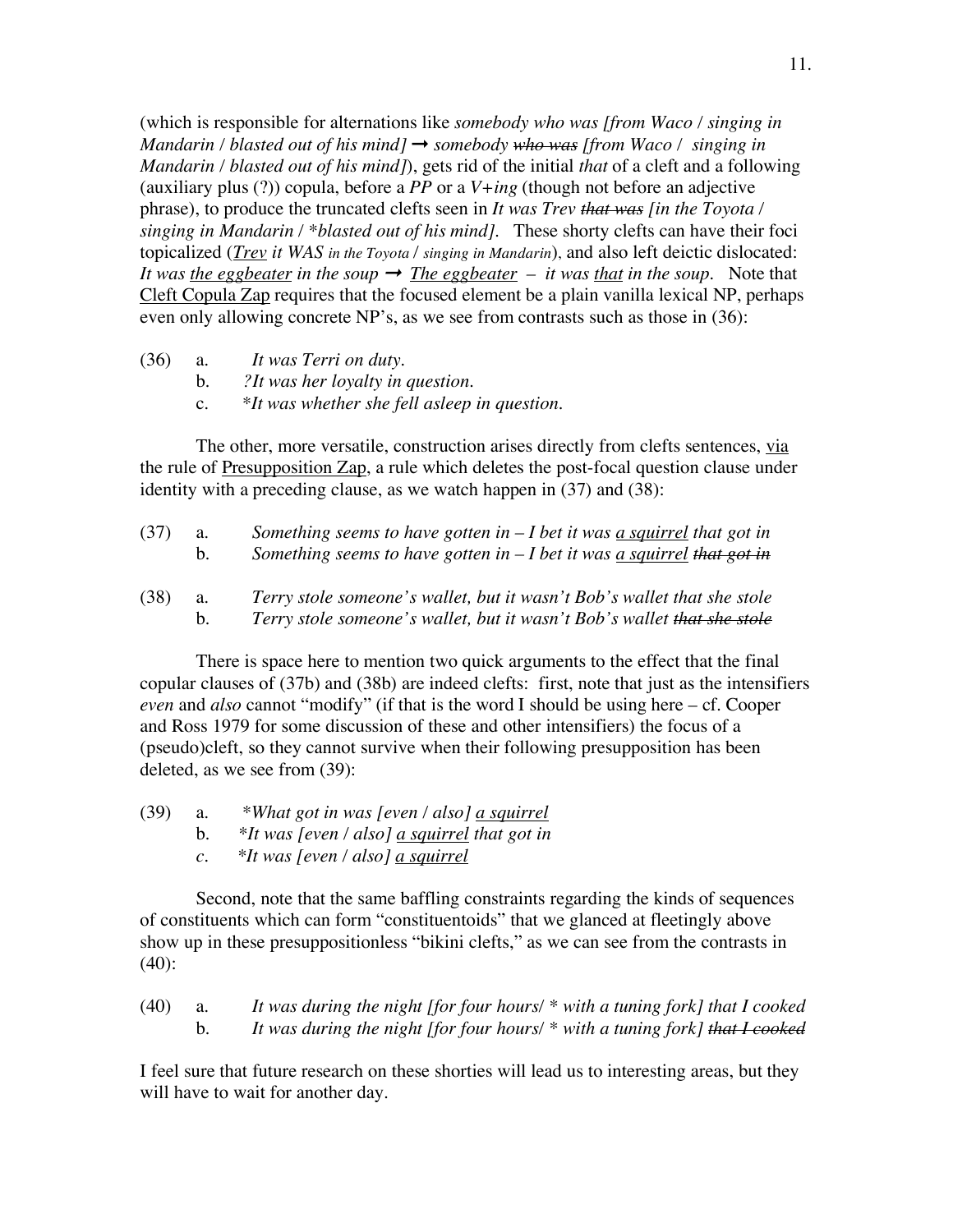I will close this brief survey of emphatic constructions here. While some of the conclusions about pseudoclefts that I have advanced would seem to me to have a strongish claim to validity (especially the bisentential analysis, though I do not know how to refute the telling arguments against it that Higgins (1979) makes), I am considerably less sanguine about anything that I have said about clefts. I have been messing about with (pseudo)clefts for far too long now, I would have thought, to remain as much in the dark as I still am. But that is well and truly where I in fact am, which I take as a kindly hint from the universe to the effect that I should be a lot more cautious about anything that I try to say emphatically.

# **ACKNOWLEDGEMENTS**

Many thanks to Paul Postal for many e-mails and conversations about how and how not to (pseudo)cleft things.

# **REFERENCES**

- Akmajian, Adrian. 1970. On deriving cleft sentences from pseudoclefts. *Linguistic Inquiry,* 1:2, pp. 149-186.
- Faraci, Robert. 1971. The deep question of pseudo-clefts. *English Linguistics,* 6:48-85.
- Higgins, Roger. 1979. *The Pseudo-Cleft Construction in English,* New York: Garland Publishing Company
- Lakoff, George. 1972. Hedges: a study in meaning criteria and the logic of fuzzy concepts. In *Papers from the Eighth Regional Meeting of the Chicago Linguistic Society*, Paul M. Peranteau, Judith N. Levi, Gloria C. Phares, et. al. (eds.). Chicago: Chicago Linguistic Society. pp. 458-508.
- Lakoff, George. 1974. In *Papers from the Tenth Regional Meeting of the Chicago Linguistic Society*, in Michael LaGaly, Robert Fox, Anthony Bruck, et. al. (eds.). Chicago: Chicago Linguistic Society. pp. 321-334
- Merchant, Jason. 1999. *The syntax of silence – Sluicing, islands, and identity in ellipsis*, Ph. D Dissertation, Santa Cruz: University of California at Santa Cruz.
- Partee, Barbara H. 1999. Copula Inversion Puzzles in English and Russian*.* In *Formal Approaches to Slavic Linguistics: The Seattle Meeting 1998,* Katarzyna Dziwirek, Herbert Coats, and Cynthia Vakareliyska (eds.). Michigan Slavic Materials #44. Ann Arbor: Michigan Slavic Publications
- Ross, John Robert. 1969. Guess who? In *Papers from the Fifth Regional Meeting of the Chicago Linguistic Society*, Robert I. Binnick, Alice Davison, Georgia M. Green, Jerry L. Morgan et. al. (eds.). Chicago: Chicago Linguistic Society. pp. 252-286.